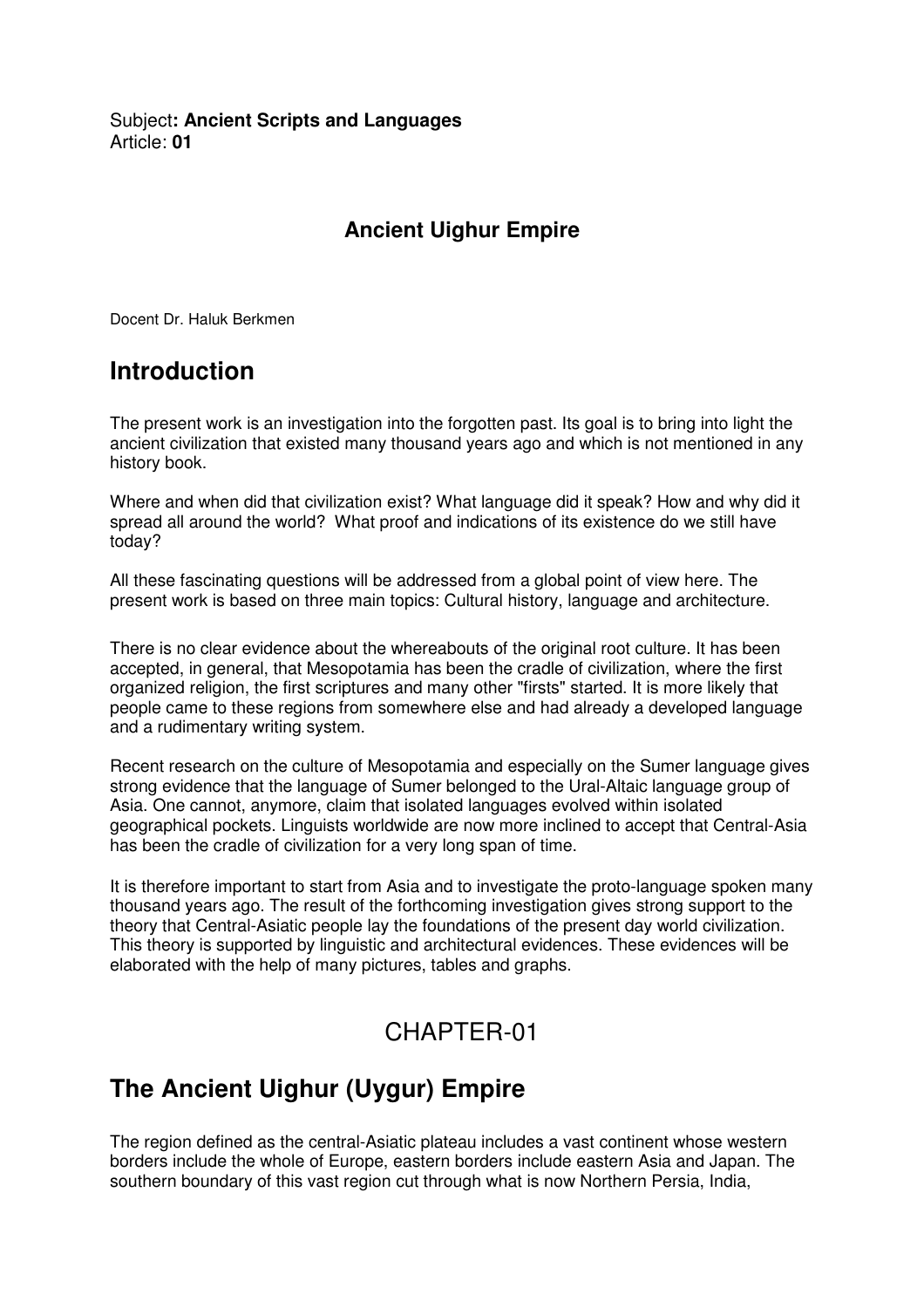Mesopotamia and present day North Vietnam. We now define this vast continent as Eurasia. And the language group of this region as Eurasiatic.

The large Eurasiatic language family includes the Altaic, Uralic, Dravidian, Indo-European and even the Afro-Asiatic languages.

The ancient population of Eurasia speaking the proto-language was the people known as The Uygur (Uighur) whom we know are of Turkic ancestry. The Uighur population formed chains of settlements across central Asia and Central Europe many thousand years ago. Although the historical records claim that the Uighur people are the offspring of the Huns and starts from 300 BCE, the exact beginning date of this culture is much more ancient and very much unclear. One should be very careful in naming ancient cultures. This is because a name is immediately linked to a certain time period and subjective feelings of possession trigger unending controversies. The approximate starting date of the Ancient Uighur Empire, or more correctly loose federation of independent tribes, could tentatively be located around 20,000 years BP.

It was first **James Churchward** (1852-1936), a British officer who served in India during the 1880'ies who brought the Ancient Uighur Empire to the attention of the world. He claimed that a lost continent named Mu existed once upon a time. As the continent located in the middle of the Pacific Ocean disappeared under the sea due to some cataclysmic disaster, people of this culture migrated to distant locations of the world. Their largest and most important colonial empire was the Ancient Uygur Empire, the Empire of the Sun. Churchwald claims: "**Next to Mu herself, the Uighur Empire was the largest empire the world has ever known**"(1).

Churchwald wrote several books on **Mu** (2), but as of today (2009) the sunken Mu continent has not been discovered. Nevertheless, the Ancient Uighur federation of tribes is a fact and can be demonstrated to have existed for a rather long period of time. This culture did not totally disappear from the face of the world, but has mutated and evolved into several different nations speaking several interrelated languages. Let us ponder on the main climatic changes which forced these tribes to move out of Central Asia and spread all over the world.

Present day central-Asia is inhospitable and patched with vast deserts. It has been demonstrated that a major climatic change has occurred in these regions. A great flood swept up over eastern and northeastern Asia and destroyed several Uighur cities and settlements, drowning most of the inhabitants, and burying or destroying almost all architectural structures. The main reason of that flood was the melting of the glaciers, extending over almost all of northern regions of Asia and Europe.

The flood brought some alkaline deposits that resulted in transforming the Gobi and Taklamakan of central Asia into a sandy, rocky, inhospitable desert. There have been extensive studies on the geological structure of Central Asia. In such a joint publication of **Philip L. Kohl et. al**. (3) it is said:

**"A striking example of changes in Central Asian topography is provided by the `Takyr` formations of the Central Asians deserts. Takyr's are alkaline soil formations, generally containing only algae and lichens, which are formed by the accumulation of dry alluvium in natural depressions. Physically they form smooth, bare, thin and hard parquet-like or cracked structures, which are the result of rapid drying of stilt suspensions and the cementing of surface layers by carbonate crusts of Calcium. They are distributed over large waterless tracts throughout Central Asia, providing convincing evidence of the retraction or shift in water courses."**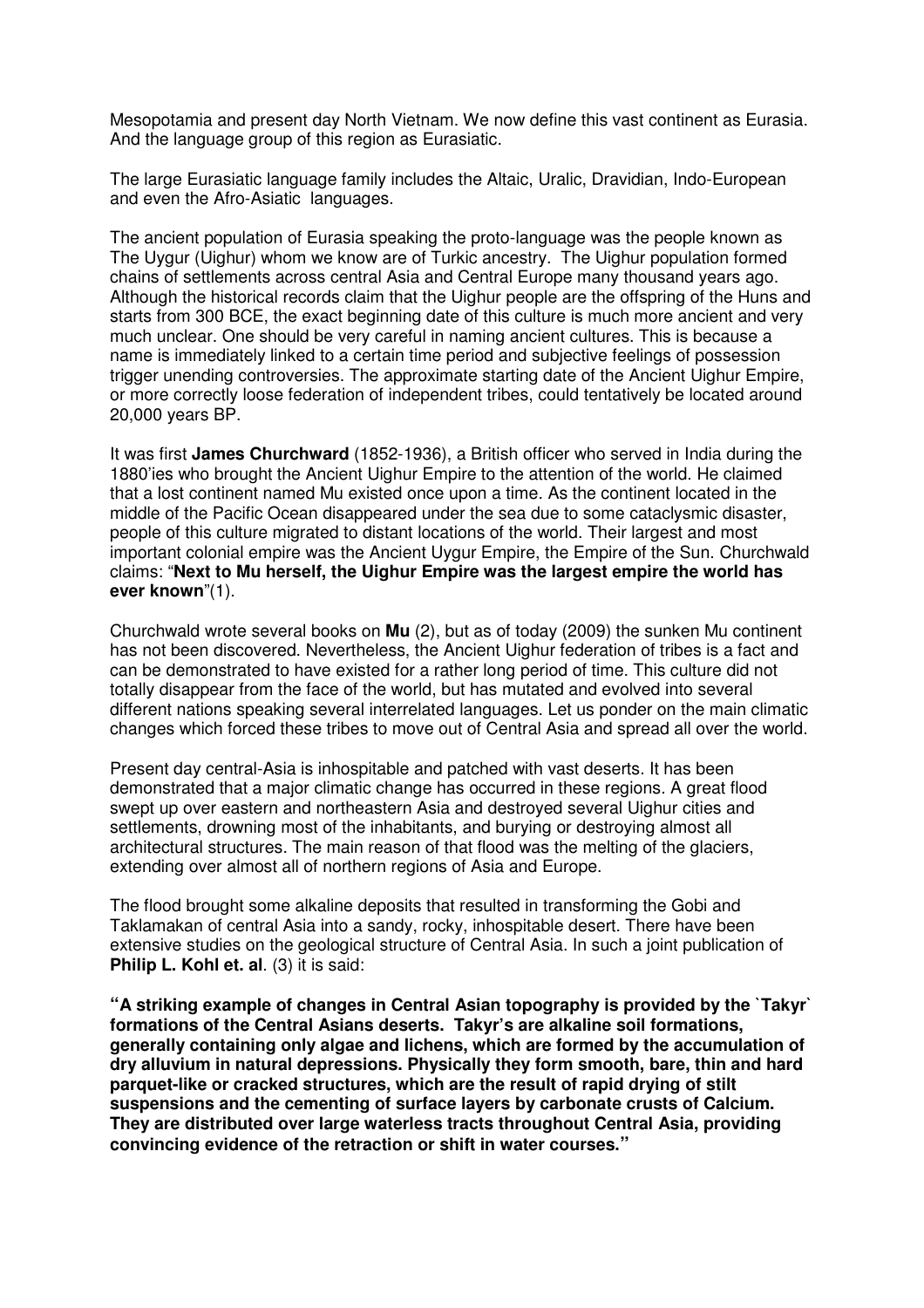These words tell us that at a certain period of time Central Asia was a region containing many waterways, rivers and large lakes. The mentioned flood came not only from the melting of the northern glaciers, but also from the west as claimed by **W. Ryan and W. Pitman** (4).



The above map was drawn by J. Churchward in 1925. He clearly indicated the vast regions of Asia occupied by the Ancient Uighur Empire. The hypothetical Mu continent is shown on the lower-right side of the map. Although, not indicated on this map a vast internal lake –or even sea- existed at the central-western region of Asia, extending from the Aral lake up to and including the Balkhash lake. Many cities were located at the edge of this huge internal sea, which gave the opportunity to learn and practice seafaring to the people living around this area.

Present day Uighurs of interior Asia live for the most part in western China; in the Sinkiang (Sinjan) Uighur Autonomous Region. This people is said to be descended from the ancient Uighur nation that was sovereign from the 10th to the 12th century AD. But in fact their origin is totally forgotten. They have been known under many names throughout the ages, such as: **Turani, Kashgari, Turki, Tangut, Tarkhut, Khitan-Liao, Jurchen, Xia (Hsia), Hui-Ho, Minyag, Topa, Hsiung-Nu, Tu-er-ke, Chang-Di, Tou-Kiou, Mi, Mu, Hu, and Hun.** (5)

It would be an error to consider these nations as being all different from each other. They all belonged to the same Turkic stock and all spoke approximately the same Altaic language, which developed from the proto-language. Note that the Turks were also known under the name **Mu**. Therefore, the lost Mu Empire claimed by **James Churchward** was another name given to the imperial nomads of Asia. Some of the above names are different pronunciations or adaptations belonging to different neighboring nations. It is a well known fact that most of our present knowledge about the Central Asiatic ancient history comes from the Chinese chronicles. The foreign words were always adapted to suit the Chinese monosyllabic pronunciation. Therefore, the original pronunciations, in many cases, were twisted almost beyond recognition. In his book **Luc Kwanten** says:

"**The Hsiung-nu was not the first organized state on the steppe, for it appears to have built upon a pre-existing, but unknown, tradition. Only archeological evidence attests to the historical existence of earlier steppe civilizations, but there were at least three such centers of civilization, and the evidence suggests a presence on the steppe several centuries before the Hsiung-nu."**(5)

Recognizing this situation we will adopt the name Uighur as a generic name for these